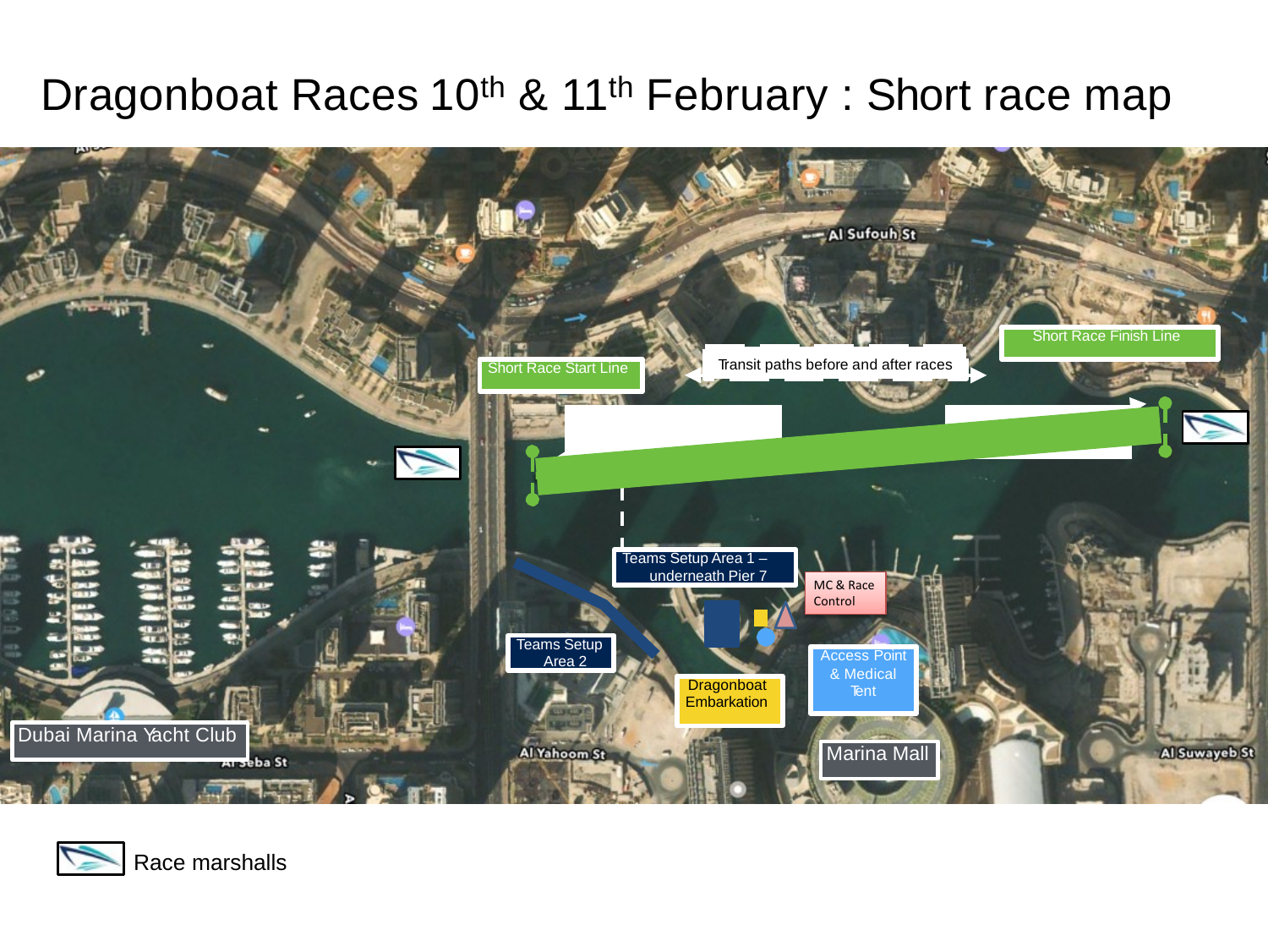## Dragonboat Races 10<sup>th</sup> & 11<sup>th</sup> February : Long race map